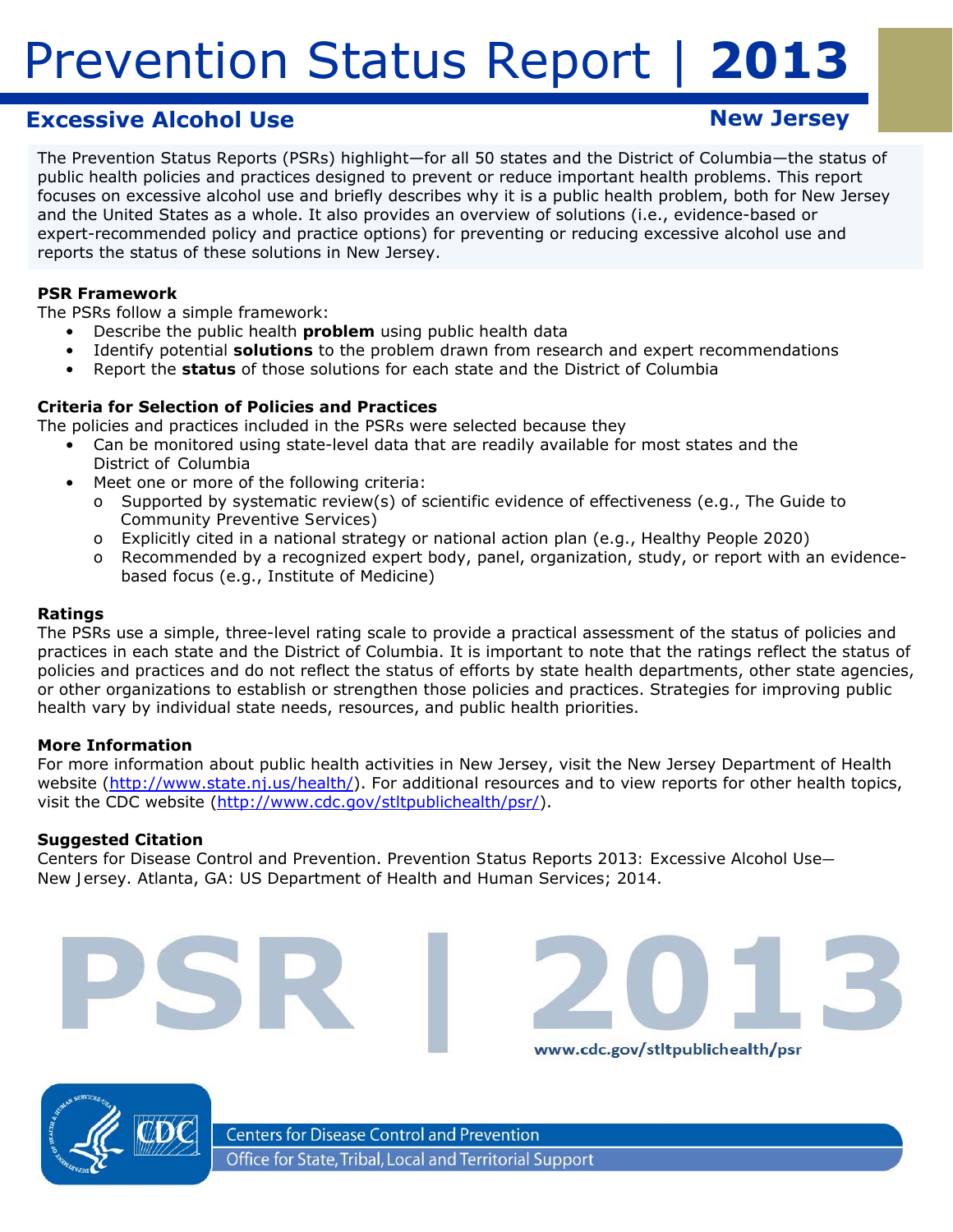# **Excessive Alcohol Use New Jersey Alcohol Use New Jersey**

### **Public Health Problem**

Excessive alcohol use is responsible for about 88,000 deaths and 2.5 million years of potential life lost in the United States each year (1). Binge drinking (five or more drinks per occasion for men or four or more drinks per occasion for women) is responsible for more than half the deaths and two-thirds of the years of potential life lost resulting from excessive alcohol use (2).

Excessive drinking results in 1,754 deaths and 50,856 years of potential life lost each year in New Jersey (1).

In New Jersey, 18.2% of adults and 23.7% of high school students reported binge drinking in 2011 (3,4).

Excessive alcohol use cost the United States \$223.5 billion, or \$1.90 per drink consumed, in 2006 as a result of lost workplace productivity, healthcare expenses, and crime (5). In New Jersey, excessive alcohol use cost \$5.9 billion, or \$1.69 per drink (6).



Source: Behavioral Risk Factor Surveillance System (3)



Source: Behavioral Risk Factor Surveillance System (3)



Source: Youth Risk Behavior Surveillance System (4) Note: New Jersey data were not available for one or more years from the source used for this chart. Similar data may be available from another national or state source.



**Alcohol consumption per person aged ≥14 (in gallons)** 

Source: Alcohol Epidemiologic Data System (7)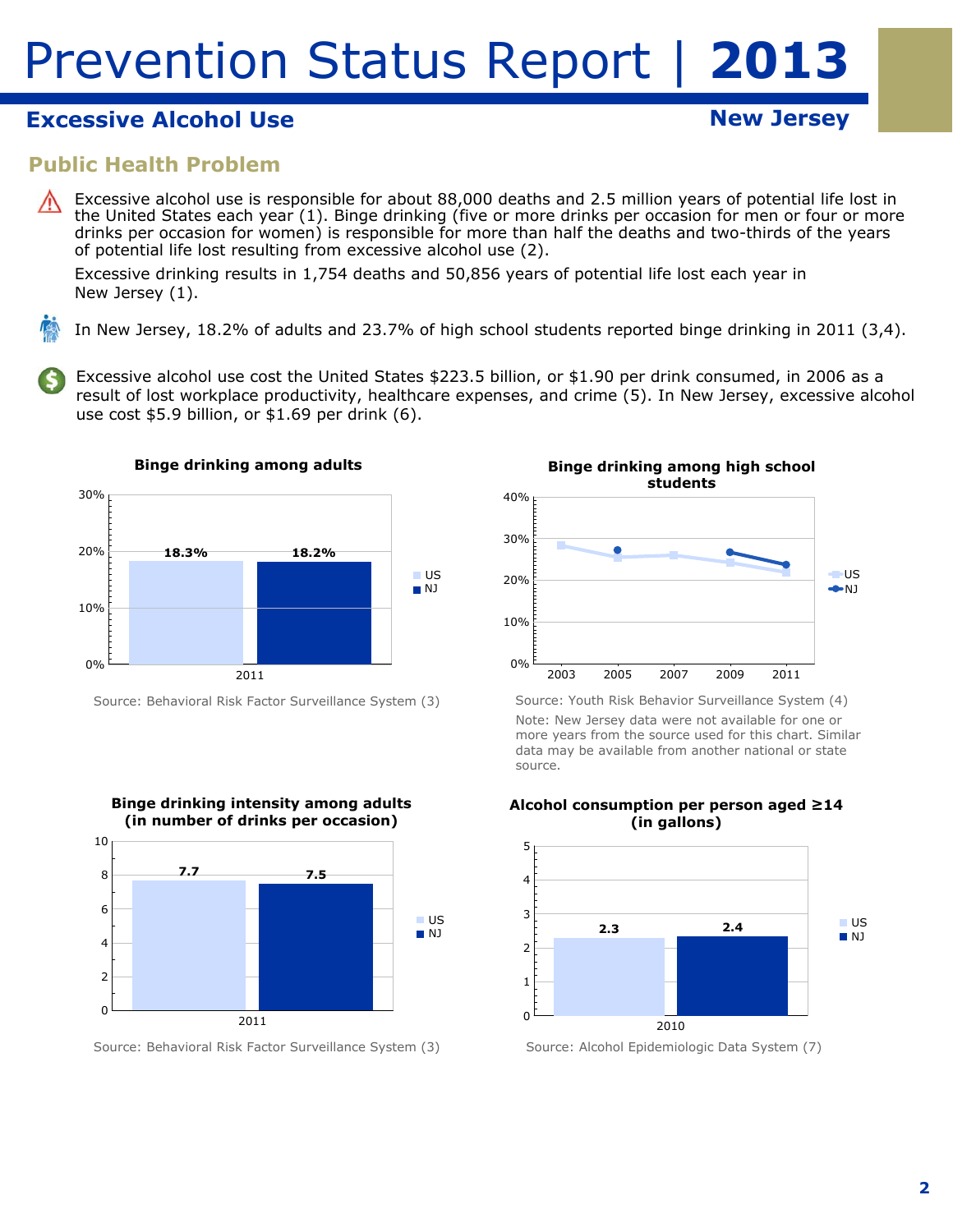# **Excessive Alcohol Use New Jersey Accessive Alcohol Use**

# **Policy and Practice Solutions**

This report focuses on policies and practices recommended by the Community Preventive Services Task Force on the basis of scientific studies supporting their effectiveness in reducing excessive alcohol consumption and related harms (8). These policies and practices include 1) increasing alcohol excise taxes (e.g., state taxes on beer, distilled spirits, and wine); 2) having commercial host (dram shop) liability laws; and 3) regulating alcohol outlet density (8–10). Other strategies supported by scientific evidence include avoiding further privatization of retail alcohol sales and providing adults (including pregnant women) with screening and brief intervention for excessive alcohol use (11,12). For information about why certain alcohol-related indicators were selected, and for links to additional data and resources, visit the CDC website (http://www.cdc.gov/stltpublichealth/psr/alcohol/).

# **Status of Policy and Practice Solutions in New Jersey**

### **State beer tax**

#### **As of January 1, 2012, New Jersey's excise tax per gallon of beer was \$0.12 (13).**

*Task Force on Community Preventive Services recommendation:*  Increase alcohol excise taxes. Studies show that a 10% increase in the price of beer would likely reduce beer consumption by approximately 5% (8).

|            | Rating State beer tax    |
|------------|--------------------------|
| Green      | $\geq$ \$1.00 per gallon |
| Yellow     | \$0.50-\$0.99 per gallon |
| <b>Red</b> | \$0.00-\$0.49 per gallon |

### **State distilled spirits tax**

#### **As of January 1, 2012, New Jersey's excise tax per gallon of distilled spirits was \$5.50 (14).**

*Task Force on Community Preventive Services recommendation:*  Increase alcohol excise taxes. Studies show that a 10% increase in the price of distilled spirits would likely reduce distilled spirits consumption by approximately 8% (8).

|  |       | Rating State distilled spirits tax |
|--|-------|------------------------------------|
|  | Green | $\ge$ \$8.00 per gallon            |
|  |       | Yellow   \$4.00-\$7.99 per gallon  |
|  | Red   | \$0.00-\$3.99 per gallon           |

#### **State wine tax**

#### **As of January 1, 2012, New Jersey's excise tax per gallon of wine was \$0.88 (15).**

*Task Force on Community Preventive Services recommendation*: Increase alcohol excise taxes. Studies show that a 10% increase in the price of wine would likely reduce wine consumption by approximately 6% (8).

### **Commercial host (dram shop) liability laws**

#### **As of January 1, 2011, New Jersey had commercial host liability with no major limitations (16,17).**

*Task Force on Community Preventive Services recommendation*: Presence of commercial host (dram shop) liability for sale or service to either underage patrons or intoxicated adults. Evidence shows these laws are associated with a reduction in alcohol-related harms, including a median 6.4% reduction in deaths from motor vehicle crashes (9).

|        | Rating State wine tax    |
|--------|--------------------------|
| Green  | $\ge$ \$2.00 per gallon  |
| Yellow | \$1.00-\$1.99 per gallon |
| Red    | \$0.00-\$0.99 per gallon |

| Rating        | <b>State had</b>                                              |
|---------------|---------------------------------------------------------------|
| Green         | <b>Commercial host liability</b><br>with no major limitations |
| <b>Yellow</b> | Commercial host liability with<br>major limitations           |
| Red           | No commercial host liability                                  |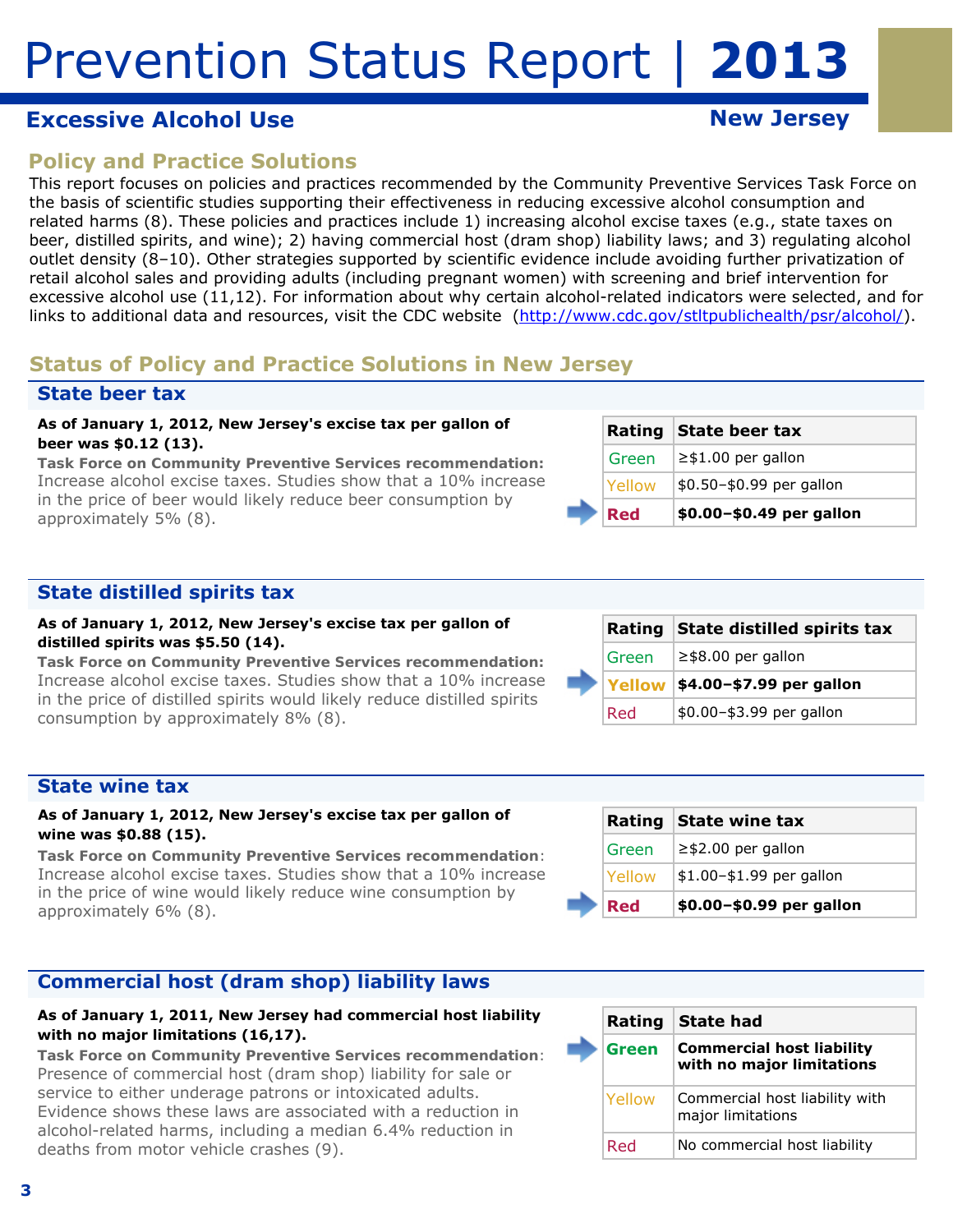# **Excessive Alcohol Use New Jersey Accord Excessive Alcohol Use**

### **Local authority to regulate alcohol outlet density**

#### **As of January 1, 2012, New Jersey had exclusive local alcohol retail licensing (18).**

*Task Force on Community Preventive Services recommendation*: Use regulatory authority (e.g., through licensing and zoning) to limit alcohol outlet density. Evidence shows greater alcohol outlet density is associated with excessive drinking and related harms, including injuries and violence (10). Local control allows communities to better address density problems (18).

|  | Rating | <b>State had</b>                                                                                   |  |
|--|--------|----------------------------------------------------------------------------------------------------|--|
|  | Green  | <b>Exclusive local or joint</b><br>state/local alcohol retail<br>licensing                         |  |
|  | Yellow | Exclusive state alcohol retail<br>licensing with local zoning<br>authority or other mixed policies |  |
|  | Red    | Exclusive state alcohol retail<br>licensing                                                        |  |

### **Simplified Rating System**

A more detailed explanation of the rating system for excessive alcohol use is available at http://www.cdc.gov/stltpublichealth/psr/alcohol/.

#### **Green**

The policy or practice is established in accordance with supporting evidence and/or expert recommendations. Higher tax levels are rated green.

#### **Yellow**

The policy or practice is established in partial accordance with supporting evidence and/or expert recommendations. Intermediate tax levels are rated yellow.

#### **Red**

The policy or practice is either absent or not established in accordance with supporting evidence and/or expert recommendations. Lower tax levels are rated red.

# **Indicator Definitions**

**State beer tax:** The excise tax rate, in dollars per gallon, imposed by the state on beer containing 5% alcohol by volume. State beer excise tax does not include any additional taxes, such as those based on price rather than volume (e.g., ad valorem or sales taxes) that states may have implemented at the wholesale or retail level. State beer taxes ranged from \$0.02 to \$1.07 across states for which excise tax data were available.

**State distilled spirits tax:** The excise tax rate, in dollars per gallon, imposed by the state on distilled spirits containing 40% alcohol by volume. State distilled spirits excise tax does not include any additional taxes, such as those based on price rather than volume (e.g., ad valorem or sales taxes) that states may have implemented at the wholesale or retail level. State distilled spirits taxes ranged from \$1.50 to \$14.25 across states for which excise tax data were available. For states with different tax rates for distilled spirits sold off-sale (e.g., at liquor stores) and on-sale (e.g., at restaurants), the off-sale tax rate has been reported.

**State wine tax:** The excise tax rate, in dollars per gallon, imposed by the state on wine containing 12% alcohol by volume. State wine excise tax does not include any additional taxes, such as those based on price rather than volume (e.g., ad valorem or sales taxes) that states may have implemented at the wholesale or retail level. State wine taxes ranged from \$0.11 to \$2.50 across states for which excise tax data were available.

**Commercial host (dram shop) liability laws:** Laws that hold alcohol retailers liable for alcohol-attributable harms (e.g., injuries or deaths resulting from alcohol-related motor vehicle crashes) caused by patrons who were illegally sold or served alcohol because they were either intoxicated or under the minimum legal drinking age of 21 years at the time of sale or service. State commercial host liability laws are considered to have major limitations if they 1) cover underage patrons or intoxicated adults but not both, 2) require increased evidence for finding liability, 3) set limitations on damage awards, or 4) set restrictions on who may be sued.

 in its geographic area. **Local authority to regulate alcohol outlet density:** The extent to which a local government can implement zoning (land use) or licensing controls over the number of alcohol retailers (e.g., bars, restaurants, liquor stores)